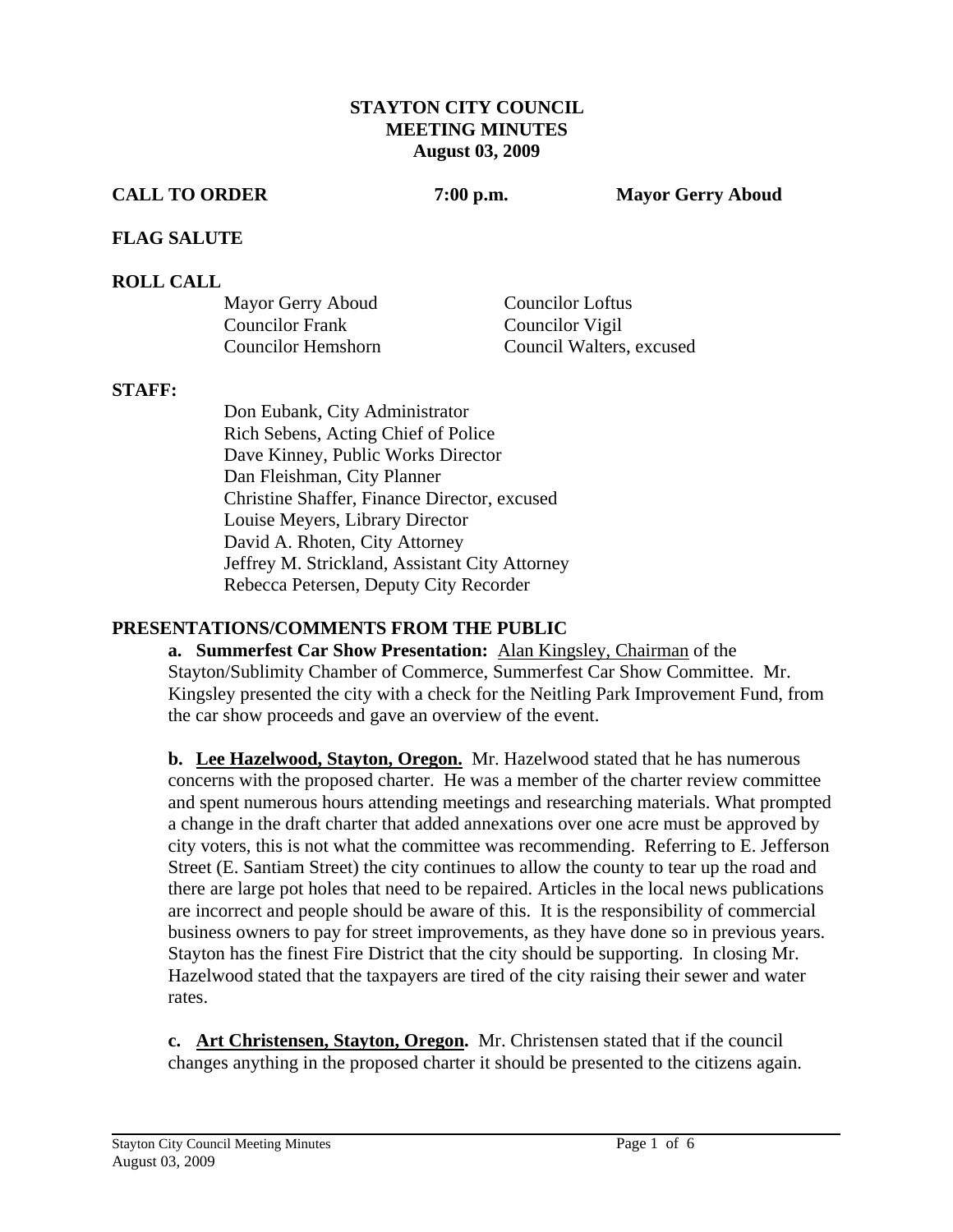## **ANNOUNCEMENTS**

 **a. Additions to the Agenda**: None.

## **CONSENT AGENDA**

## **a. Approval of July 20, 2009 City Council Meeting Minutes**

Ms. Petersen pointed out changes on pages five and eight of the minutes that need to be corrected.

**MOTION:** From Councilor Loftus, seconded by Councilor Vigil, to approve the July 20, 2009 meeting minutes as amended. **MOTION PASSED** 4:0.

## **PUBLIC HEARING**

#### **Ordinance Amending Stayton Municipal Code Title 17**

- **a. Commencement of public hearing:** Mayor Aboud opened the public hearing at 7:13 pm.
- **b. Ex parte contact, conflict of interest, bias, etc.:** None.
- **c. Staff Report:** Mr. Fleishman reviewed the various categories that the amendments fall under.
- **d. Proponent's Testimony:** Mr. Fleishman read into the record a letter from Steve Ogden, Manger with Wilco Farmers, supporting amendments to the sign code relative to integrated Business Centers.
- **e. Opponent's Testimony:** None.
- **f. General Testimony:** Russ Strohmeyer, Stayton, Oregon. Mr. Strohmeyer asked if notices were sent to individual property owners. Mr. Fleishman stated that they were not sent to specific addresses but the notice was published in the Stayton Mail, posted at various required sites within Stayton and posted on the city's website.
- **g. Questions from the Public:** Larry Emery, Stayton, Oregon. Mr. Emery asked if there is a minimum size requirement for patio and decks in multi-family development. Mr. Fleishman stated that ground floor housing units must be 40 square feet.

## **h. Questions from the Council:**

1. If the 5,000 square foot lot was buildable at the time of purchasing the property, it should be so now. The property owner should not be prohibited from building on a 5,000 square foot lot, even if you have two 5,000 square foot lots side by side.

2. The proposed changes are good.

 3. The council should go ahead and approve the changes, and ask the Planning Commission to review the non-conforming lot ownership issue.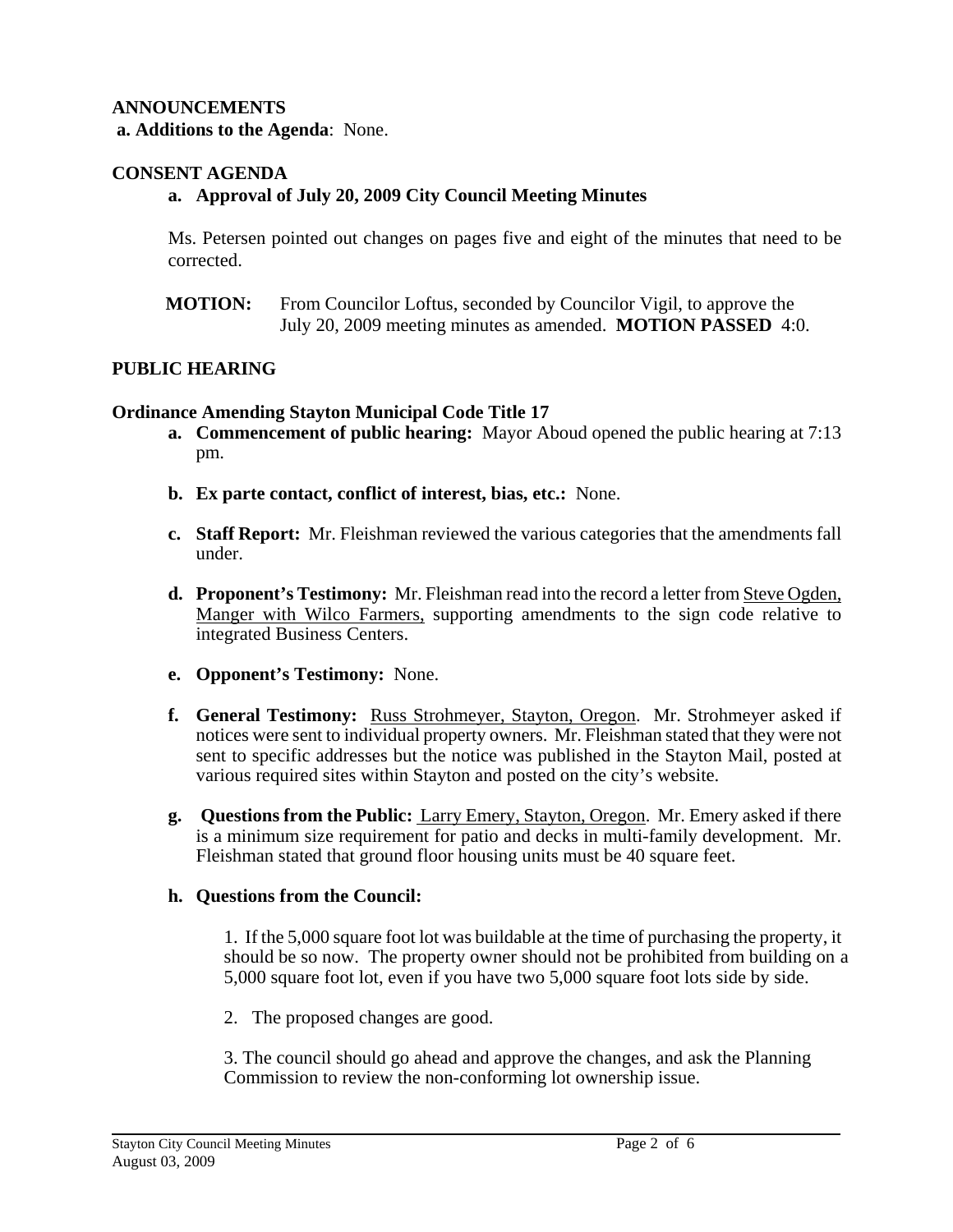- **i. Staff Summary:** None.
- **j. Close of Hearing:** Mayor Aboud closed the public hearing at 7:59 pm.

# **UNFINISHED BUSINESS**

### **Ordinance No. Stayton Downtown Urban Renewal Plan**

**a. Staff Report:** Mr. Fleishman stated that the City Council held a public hearing on the Urban Renewal Plan on July  $20<sup>th</sup>$ . Following the hearing and deliberations the Council postponed a decision until August  $3<sup>rd</sup>$  to allow for further discussion.

Councilors Frank and Hemshorn declared ex parte contact as they had discussed the plan with citizens. Councilor Loftus declared that he discussed the plan with various individuals two that were in favor of the plan and four that oppose the plan. Councilors Loftus and Vigil declared that they have commercial businesses and also live in the proposed plan area.

## **b. Council Deliberation:**

 **MOTION:** From Councilor Frank, seconded by Councilor Loftus, to table the discussion until November 16, 2009. **MOTION PASSED:** 4:1 (Vigil)

**DISCUSSION:** The additional time should be used to interact with the public as there seems to be a lot of mis-information being circulated about the plan.

#### **Resolution No. 844 Charter Review**

**a. Staff Report:** Mr. Eubank stated that after the council packets were prepared and delivered, staff was contacted by the Secretary of States Office Elections Division. While they agree with the language in the ballot title they suggested that staff include additional language to offer a better explanation to the voters. Staff will bring the issue back to the council at their next meeting.

## **Social Gaming**

**a. Staff Report:** Mr. Sebens stated that in recent years the popularity of card games has increased significantly. Oregon Law does not allow social gaming but provides that cities and counties may allow certain types of social gaming by city ordinance. Recently the city was approached by an individual who was interested in opening this type of business.

## **b. Council Deliberation:**

1. Were other communities contacted? Mr. Sebens stated that of the cities contacted six responded.

2. If an ordinance was implemented, would there be any cost to the city?

 Mr. Sebens stated that other than the need for police services there would not be any fee assessed. If a violation were to take place and a citation issued, there would be a fee assessed.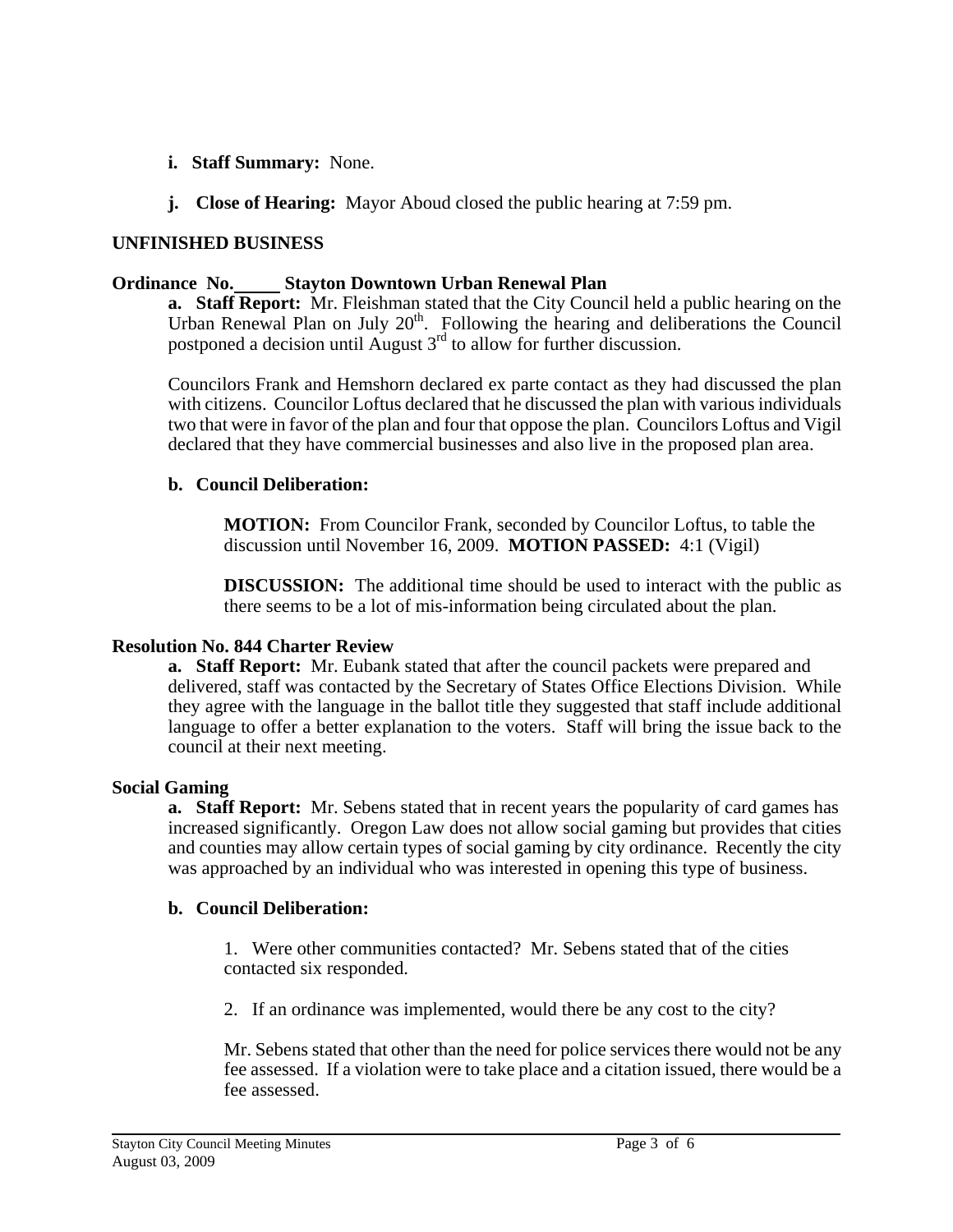3. More information is needed from businesses or the public to see how they feel about social gaming, before the city implements an ordinance.

# **c. Council Decision:**

 **MOTION:** From Councilor Vigil, seconded by Councilor Loftus, to direct staff to further research and develop an ordinance to allow and control social gaming. **MOTION PASSED:** 3:1 (Hemshorn)

# **NEW BUSINESS**

# **Ordinance No. 913 Approving Title 17 Changes**

- **a. Staff Report:** Mr. Fleishman had nothing further to add.
- **b. Council Deliberation:** None.
- **c. Council Decision:**

**MOTION:** From Councilor Hemshorn, seconded by Councilor Frank, to move to direct that Ordinance (unnumbered), amending the Stayton Municipal Code, Title 17 be read for the first time by title only.

**DISCUSSION:** Referring to Page 3 of 12 Exhibit A, Item 5. Non-Conforming Lots, a. 2) Councilor Loftus asked if it was the council's intent to adopt the paragraph as written. Staff will refer the issue of contiguous lots under same ownership back to the Planning Commission for further discussion. **MOTION PASSED: 4:0** .

The Deputy City Recorder read the proposed ordinance for the first time by title only.

**MOTION:** From Councilor Hemshorn, seconded by Councilor Frank, to move to approve the first reading of Ordinance (unnumbered), amending Stayton Municipal Code, Title 17. **MOTION PASSED**: 4:0.

The Ordinance was assigned number 913.

**MOTION**: From Councilor Hemshorn, seconded by Councilor Frank, to move to direct that Ordinance No.913, amending Stayton Municipal Code, Title 17 be read for the second time by title only. **MOTION PASSED**: 4:0.

Ms. Petersen read Ordinance No. 913 for the second time by title only.

**MOTION:** From Councilor Hemshorn, seconded by Councilor Loftus, to move to approve the second reading of Ordinance No.913 and direct the Mayor to execute the Ordinance as enacted. **MOTION PASSED** 4:0.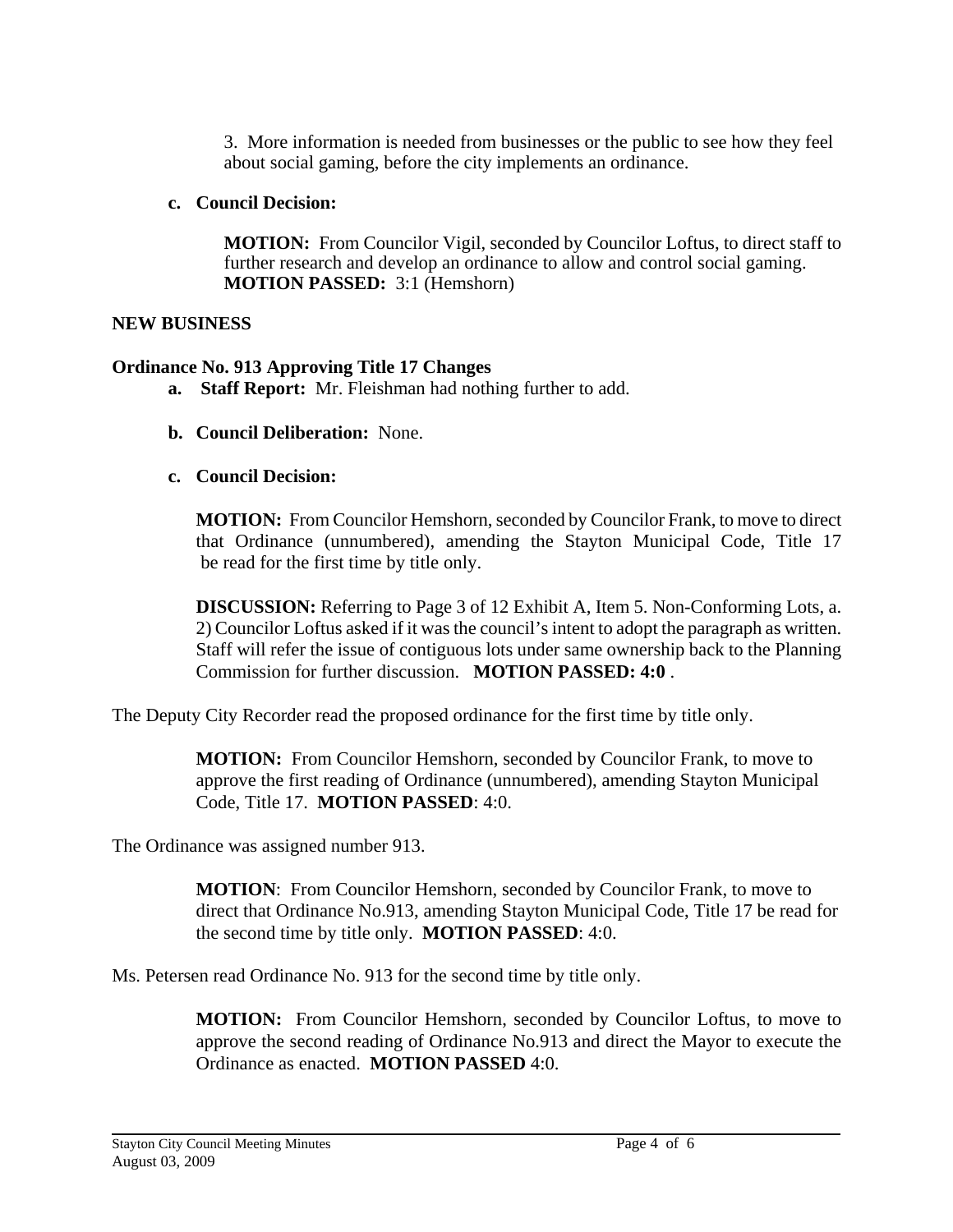# **STAFF/COMMISSION REPORTS**

# **City Planner's Report – Dan Fleishman**

**a. Natural Resource Overlay District:** Mr. Fleishman stated that recently Larry Emery

brought to the attention of the council an issue involving the application of the Natural Resource Overlay District (NROD) to his property on W. Burnett Street. The Council asked staff to return with additional information regarding those issues

Mr. Emery stated that his backyard is adjacent to the Salem Ditch. When he purchased his property the rear yard setback was 15 feet from the ditch and now it is 50 feet. It's not fair as it has changed what he can and cannot do to his property.

 **MOTION:** From Councilor Vigil, seconded by Councilor Hemshorn, to direct the Planning Commission to review setbacks in the Salem Ditch. Motion passed: 2:1 (Loftus), 1 abstain Frank.

# **Acting Chief of Police – Rich Sebens**

**a. National Night Out:** Mr. Sebens reminded council and staff that Tuesday, August  $4<sup>th</sup>$  is National Night Out. To celebrate the event, police department staff will be barbequing hamburgers and hotdogs in the various local parks, and the public is invited.

 **b. Cooling Centers:** Mr. Sebens stated that with the recent warm weather, the city opened up the community center building on some of the hotter days, and the library was open for those wanting to "cool off". Roth's donated food/beverage items and the Foothills Church Volunteers manned the community center site. Those that sought refuge at the cooling locations were very appreciative of being able to get out of the warm weather.

**PRESENTATIONS/COMMENTS FROM THE PUBLIC:** Larry Emery, Stayton, Oregon. Referring to rainwater that runs off his building, Mr. Emery stated that the water runs into a dry well and is not an issue for runoff.

# **BUSINESS FROM THE CITY ADMINISTRATOR**

**a. Marion County Fair:** Mr. Eubank informed the council that the City of Stayton received a third place award for the city booth at the Marion County Fair.

**b. Senior Center:** Mr. Eubank stated that he has continued his discussions with Greg McWayne working on a location for the Senior Center.

# **BUSINESS FROM THE MAYOR**

**a. Norpac Tour:** Mayor Aboud stated that he had received a letter from George Smith, CEO with Norpac, inviting the council and staff to tour the Norpac facility. Staff will coordinate a date with Norpac and city council members for the tour.